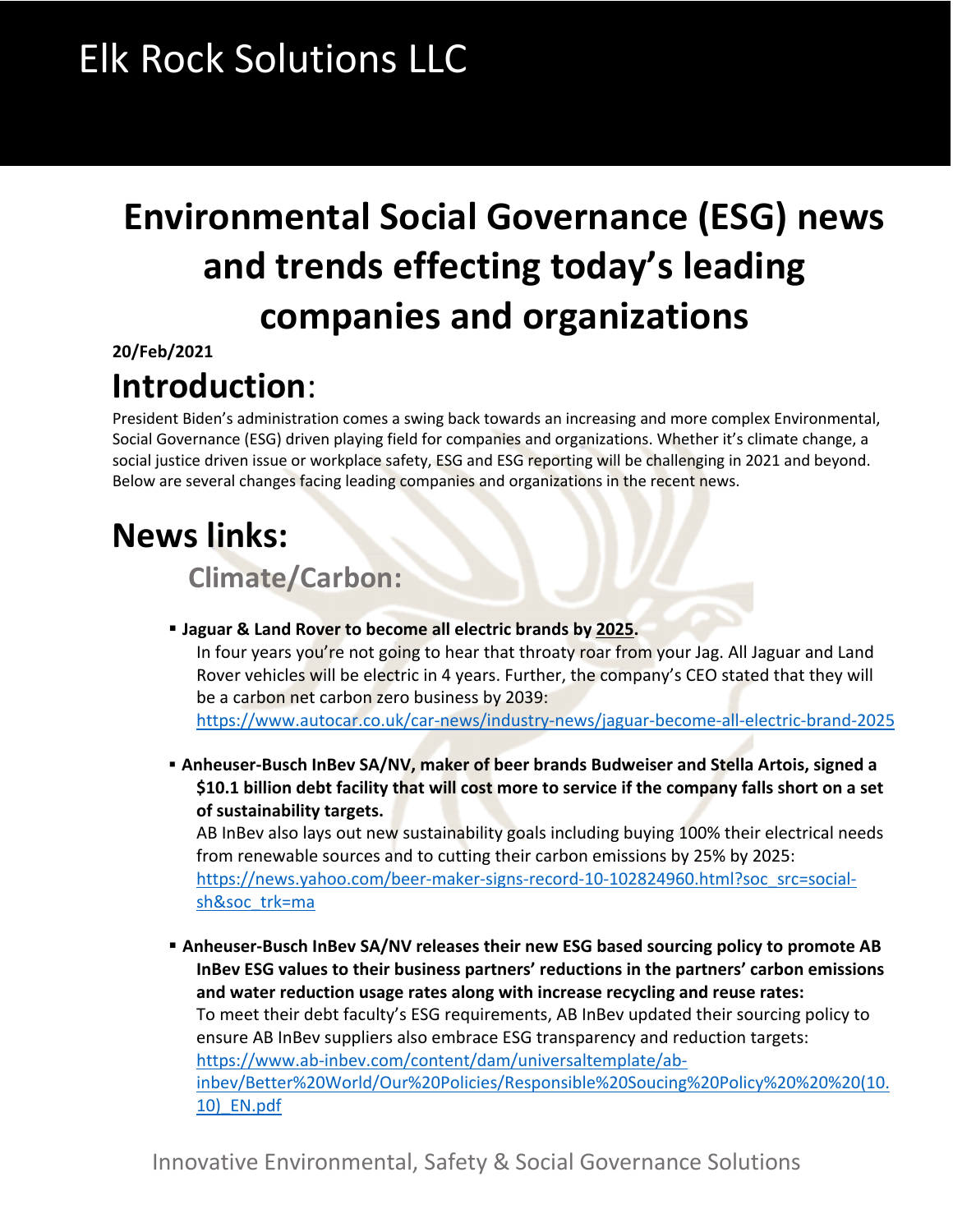# Elk Rock Solutions LLC

§ **Janet Yellen, President Biden's nominee to head Treasury states that the Biden administration is "fully supportive of effective carbon pricing.**

The President supports enforcement mechanisms that require polluters to bear the full cost of the carbon pollution that they emit. Is there a strong move to robust carbon tax and/or trading in the areas that you operate within? If you don't know that answer, you should fully understand this potential cost/risk to your operations:

https://www.axios.com/yellen-biden-carbon-pricing-energy-emissions-eee629c7-b4db-4f95-9d98- 874269efdddd.html

#### **E** BlackRock's Larry Fink Sets a Bolder Climate Goal in Annual Letter.

Larry Fink is using his firm's huge influence to pressure companies to eliminate greenhouse gas emissions by 2050. Mr. Fink is now calling on all companies "to disclose a plan for how their business model will be compatible with a net-zero economy," which he defines as limiting global warming to no more than 2 degrees Celsius above preindustrial averages and eliminating net greenhouse gas emissions by 2050. "We expect you to disclose how this plan is incorporated into your long-term strategy and reviewed by your board of directors," he wrote: https://www.nytimes.com/2021/01/26/business/dealbook/larry-fink-letter-blackrockclimate.html

#### § **Exxon-Mobile discloses the full scope of their carbon emissions (Scope I, II & III) for the first time.**

Exxon-Mobile responds to pressure from activist investors. Exxon-Mobile's Scope III CO2e emissions of 730 million metric tones places the company as the dirtiest oil producer in the world. The 730 million metric tones of Scope II CO2e emissions is about the same amount of CO2e emissions as the entire country of Canada emits per year. Exxon-Mobile is coming under increasing investor pressure for improved visibility into their environmental and stock performance:

https://www.reuters.com/article/us-exxon-mobil-carbon/exxon-under-investor-pressure-disclosesemissions-from-burning-its-fuels-idUSKBN29B2NQ

#### **Example 20 IM-** Australia's climate record labelled "simply" embarrassing" and the worst among G20 **nations:**

Australia does not have national policies to expand renewable energy and per capita emissions are three times the average, global report says. Australia is one of only two countries in the G20 not implementing or planning any sort of carbon price scheme, one of only four without a national policy to increase renewable energy and ranks last in cutting greenhouse gas emissions from transport. Additional information is found at: https://flip.it/e9bVQn